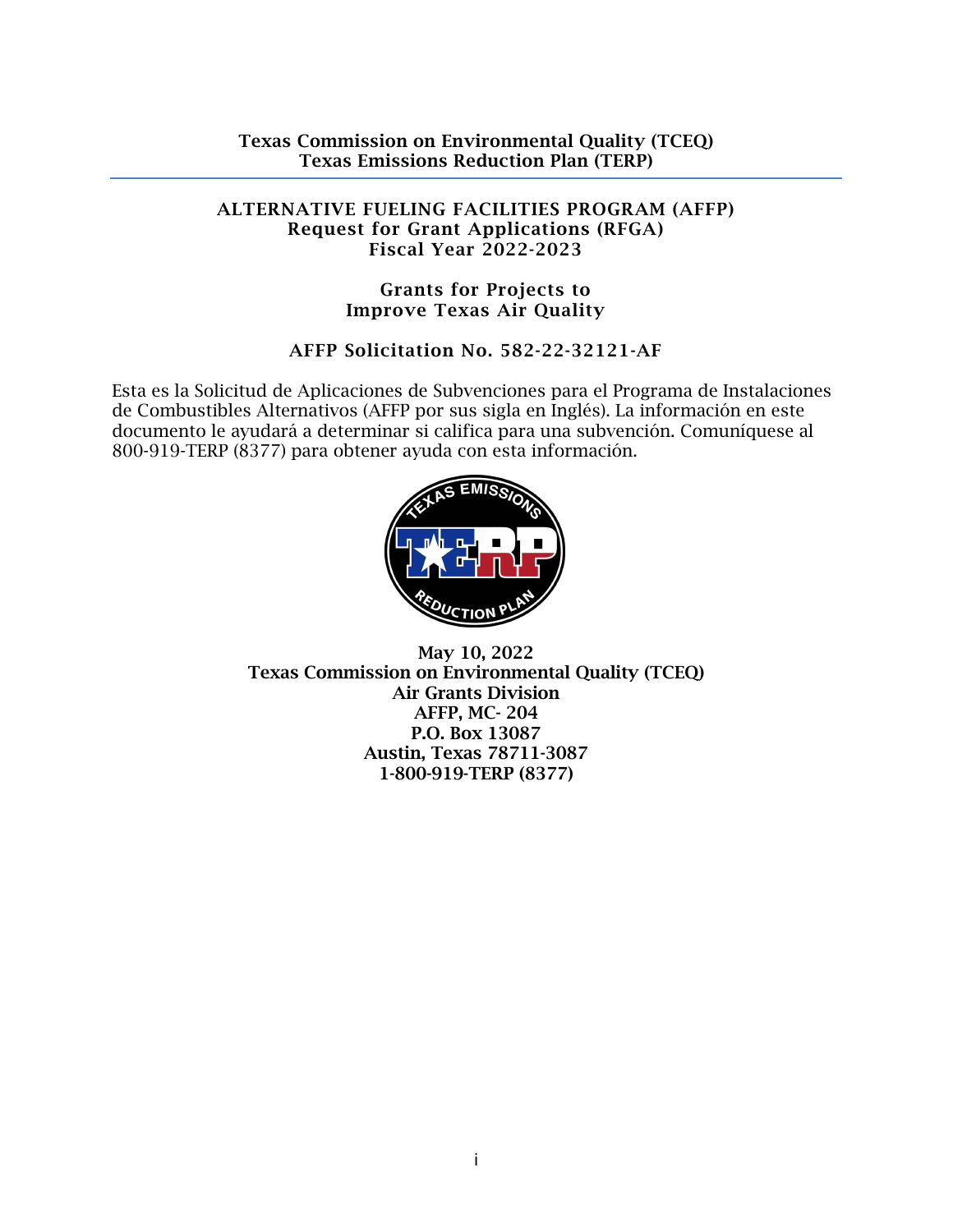Applications will be accepted for consideration during this grant period only if received by TCEQ via electronic mail at [TERPapply@tceq.texas.gov](mailto:TERPapply@tceq.texas.gov) or via mail at TCEQ's physical address, *no later than 5:00 p.m. Central Time on July 11, 2022.* Only one application may be submitted per electronic mail at a maximum file size of 25MB. If your application is larger than 25 MB, please submit via TCEQ's file transfer protocol secure (FTPS) to [TERPapply@tceq.texas.gov.](mailto:TERPapply@tceq.texas.gov) [\(Read how to use the TCEQ's FTPS site\)](https://ftps.tceq.texas.gov/help/). Please use the following naming convention for your application file and in the subject line of the email: 'FY22 AFFP and your legal name'.

The award of an AFFP grant is dependent upon the availability of funding. Any changes to this solicitation will be made through an addendum in the Electronic System Business Daily (ESBD).

There will be no pre-proposal conference.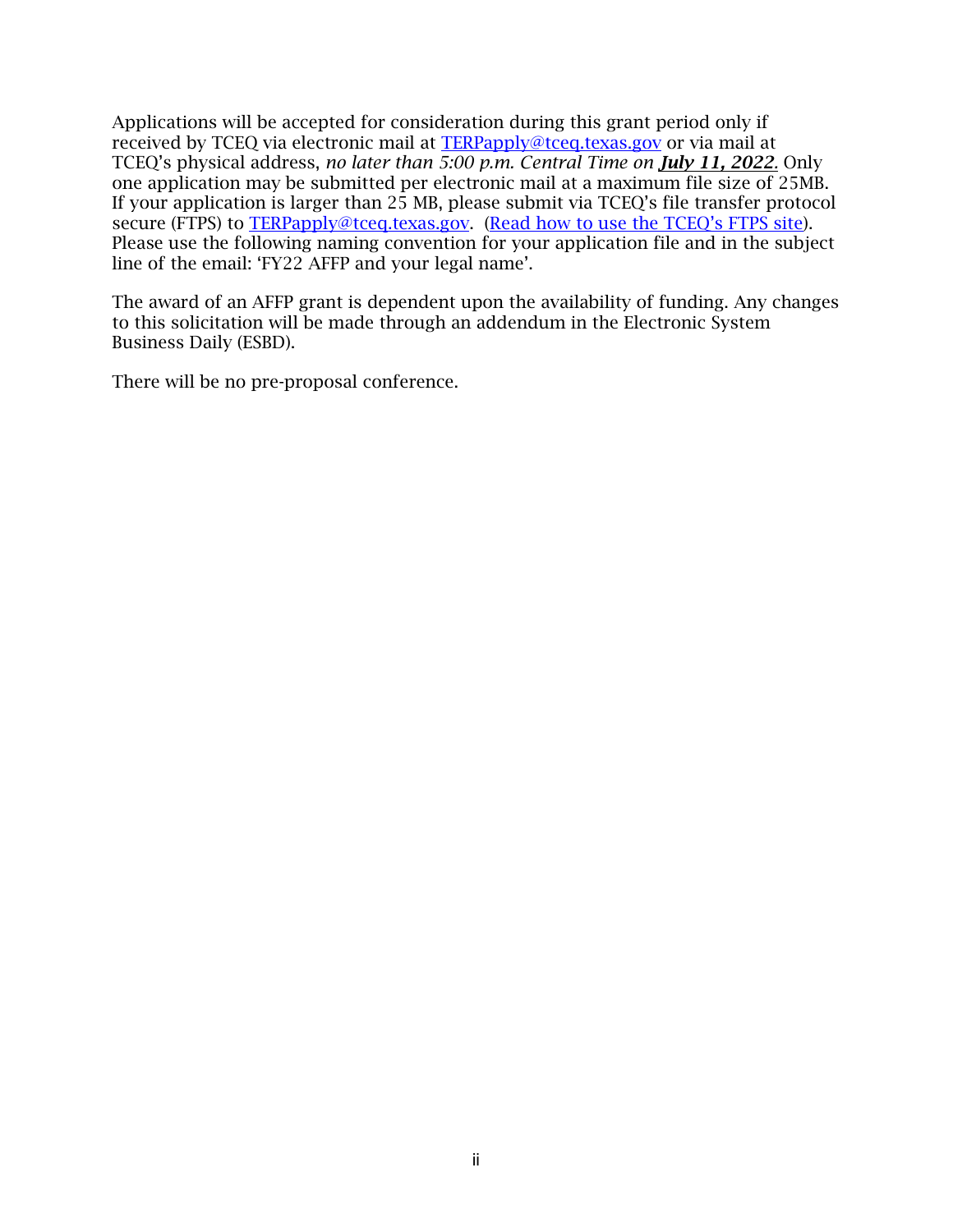| 3.1 SCORING CRITERIA - NATURAL GAS - PROPOSED FACILITY LOCATION AND SERVICE CAPACITY (UP TO 150 |  |
|-------------------------------------------------------------------------------------------------|--|
|                                                                                                 |  |
| 3.2 SCORING CRITERIA - FUEL TYPES OTHER THAN NATURAL GAS - PROPOSED FACILITY LOCATION AND       |  |
|                                                                                                 |  |
|                                                                                                 |  |
|                                                                                                 |  |
|                                                                                                 |  |
|                                                                                                 |  |
|                                                                                                 |  |
|                                                                                                 |  |
|                                                                                                 |  |
|                                                                                                 |  |
|                                                                                                 |  |
|                                                                                                 |  |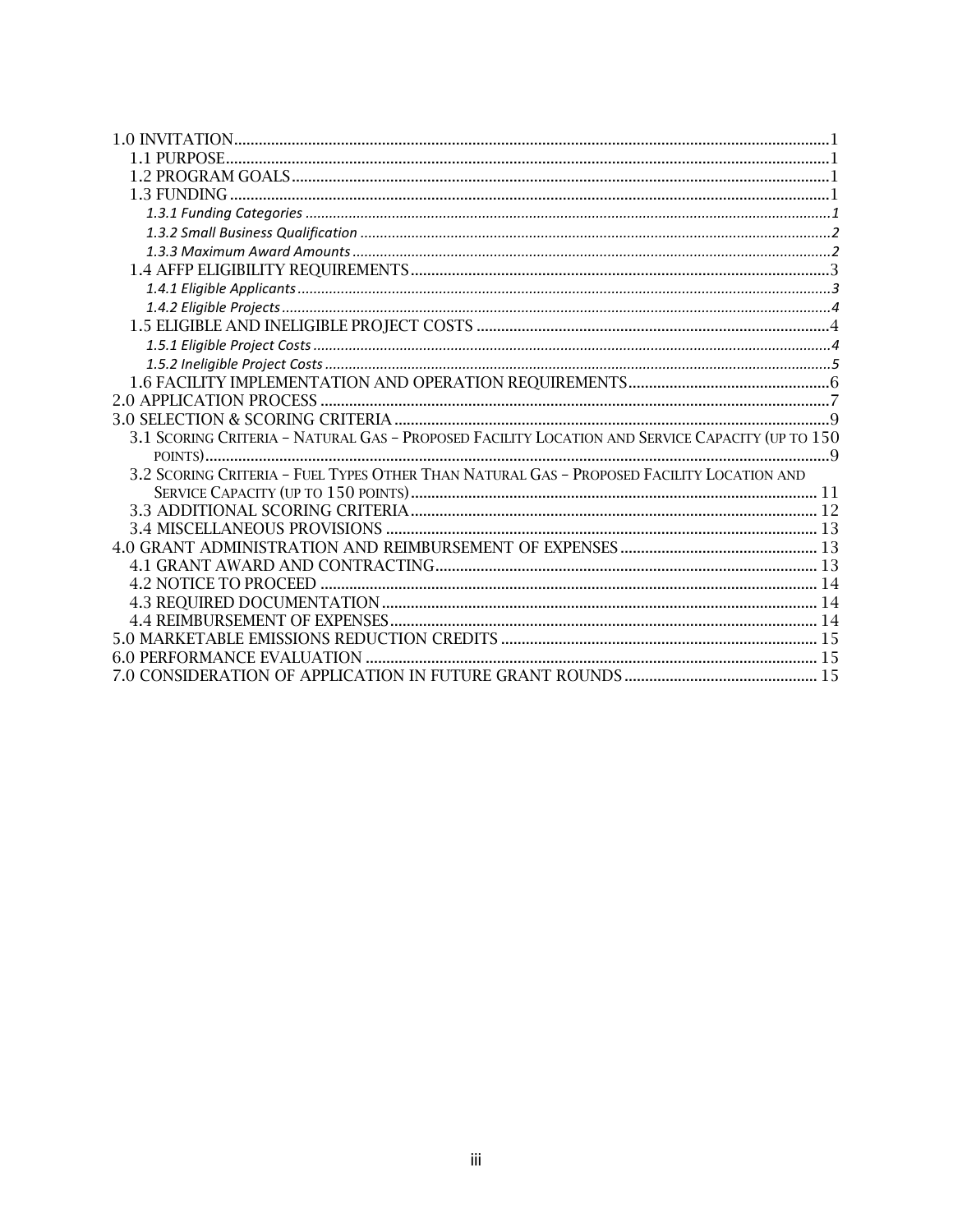#### ALTERNATIVE FUELING FACILITIES PROGRAM (AFFP) Request for Grant Applications (RFGA) Fiscal Year 2022-2023

#### <span id="page-3-0"></span>1.0 INVITATION

The Texas Commission on Environmental Quality (TCEQ) invites applications for the Alternative Fueling Facilities Program (AFFP). The AFFP funds natural gas and alternative fueling facility projects in the 83 Texas counties that make up the Clean Transportation Zone (CTZ).

#### <span id="page-3-1"></span>1.1 PURPOSE

The purpose of this Request for Grant Applications (RFGA) is to solicit applications for projects to be funded under the AFFP in Fiscal Years (FYs) 2022 and 2023.

The AFFP is established under Texas Health & Safety Code (THSC) Chapter 393, authorizing TCEQ to provide grants for eligible alternative fuel fueling facility projects in the CTZ. Further authority is contained in Texas Water Code, Chapter 5, Subchapter D, Section 5.124 (authority to award grants).

#### <span id="page-3-2"></span>1.2 PROGRAM GOALS

The statutory goal of the AFFP is to ensure that alternative fuel vehicles have access to fuel and to build the foundation for a self-sustaining market for alternative fuels in Texas.

#### <span id="page-3-3"></span>1.3 FUNDING

The total amount to be awarded under this grant program will depend upon the amount of revenue received into the TERP Trust Fund. TCEQ is not obligated to select project proposals to cover the full amount of expected or available funding.

#### <span id="page-3-4"></span>*1.3.1 Funding Categories*

Funding will initially be allocated based on the following project selection preferences. Depending on demand and the requested grant amounts of eligible applications received, TCEQ may redistribute these allocations to best meet the purposes of the AFFP program.

- \$6 million for compressed natural gas (CNG) and/or liquified natural gas (LNG) projects, divided as follows:
	- o \$2 million for small business natural gas projects
	- o \$4 million for all other natural gas projects
- \$6 million for all other fuel types, divided as follows: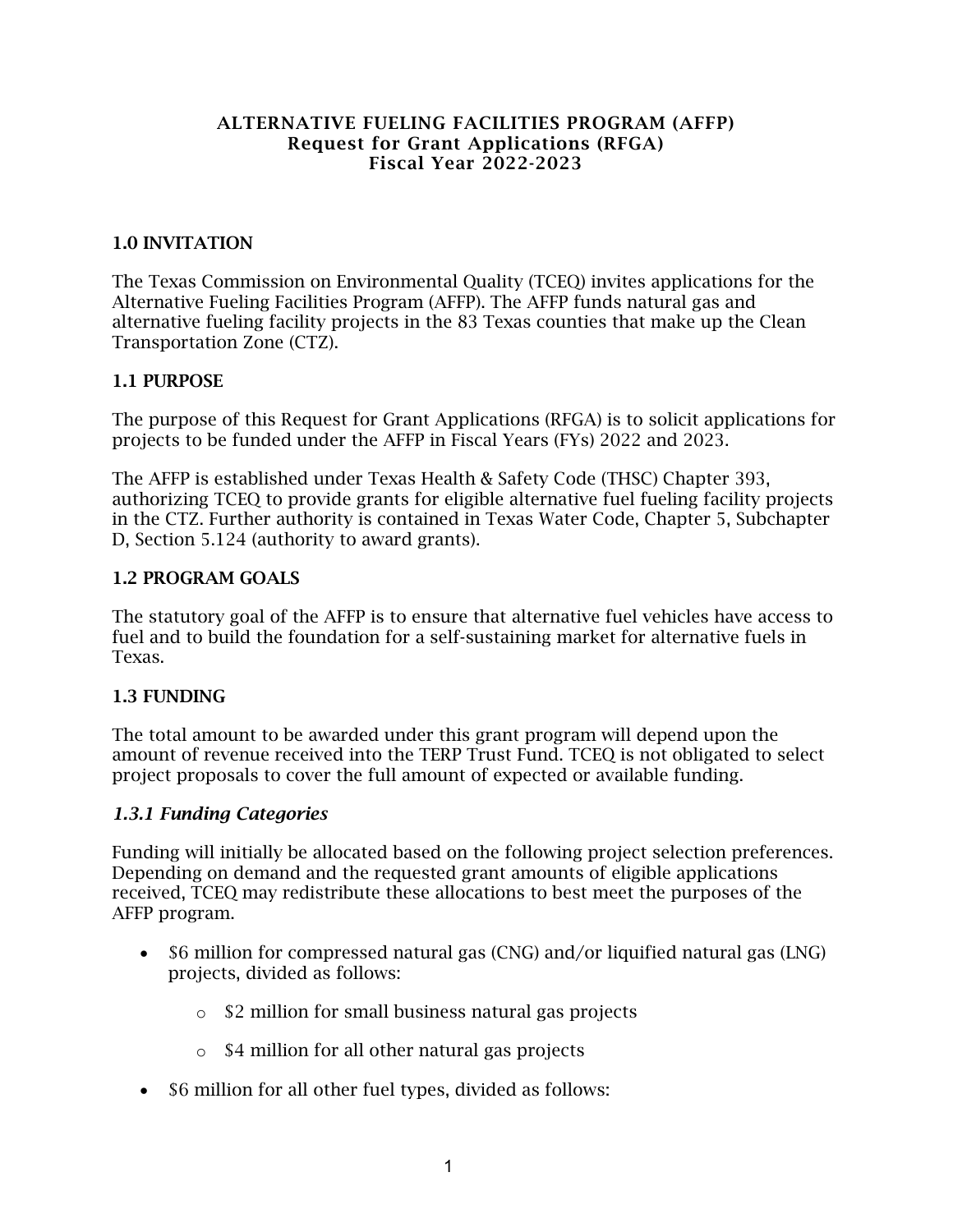- $\circ$  \$2 million for small business projects (all alternative fuel types, including Level II and DC Fast Charging)
- o \$4 million for all project types (except Level II unless a small business)

## <span id="page-4-0"></span>*1.3.2 Small Business Qualification*

To qualify for funding under the AFFP Small Business allocation, the Small Business entity must be actively registered or certified as one or more of the following no later than May 10, 2022, 5:00 p.m. CST:

- a. A small business corporation under Subchapter S of the Internal Revenue Code;
- b. A Historically Underutilized Business (HUB) with the Texas Comptroller's Statewide HUB Program;
- c. An 8(a) Small Business by the U.S. Small Business Administration (SBA);
- d. Woman Owned Small Business (WOSB) by the U.S. Small Business Administration;
- e. HUBZone Program by the U.S. Small Business Administration;
- f. Veteran-Owned Small Business (VOSB) or Service-Disabled Veteran-Owned Small Business through the Department of Veterans Affairs;
- g. A Disadvantaged Business Enterprise (DBE) by the Texas Department of Transportation (TxDOT) or entities that are part of the Texas Unified Certification Program; or
- h. Any other entity certified as a small business enterprise by the state of Texas or Texas local government, regional certification agency, or the U.S. Small Business Administration.

### <span id="page-4-1"></span>*1.3.3 Maximum Award Amounts*

Grant amounts may not exceed:

- \$400,000 for an CNG or LNG project;
- \$600,000 for a combined CNG and LNG project; or
- the lesser of 50% of the total eligible project costs or \$600,000, for fuels other than natural gas.

Except for applications that include a combined CNG and LNG project, an applicant may only include one alternative fuel type per application submission.

Projects that will be adding a new alternative fueling facility to an existing facility will need to apply for the *new* alternative fueling facility. For example, an existing CNG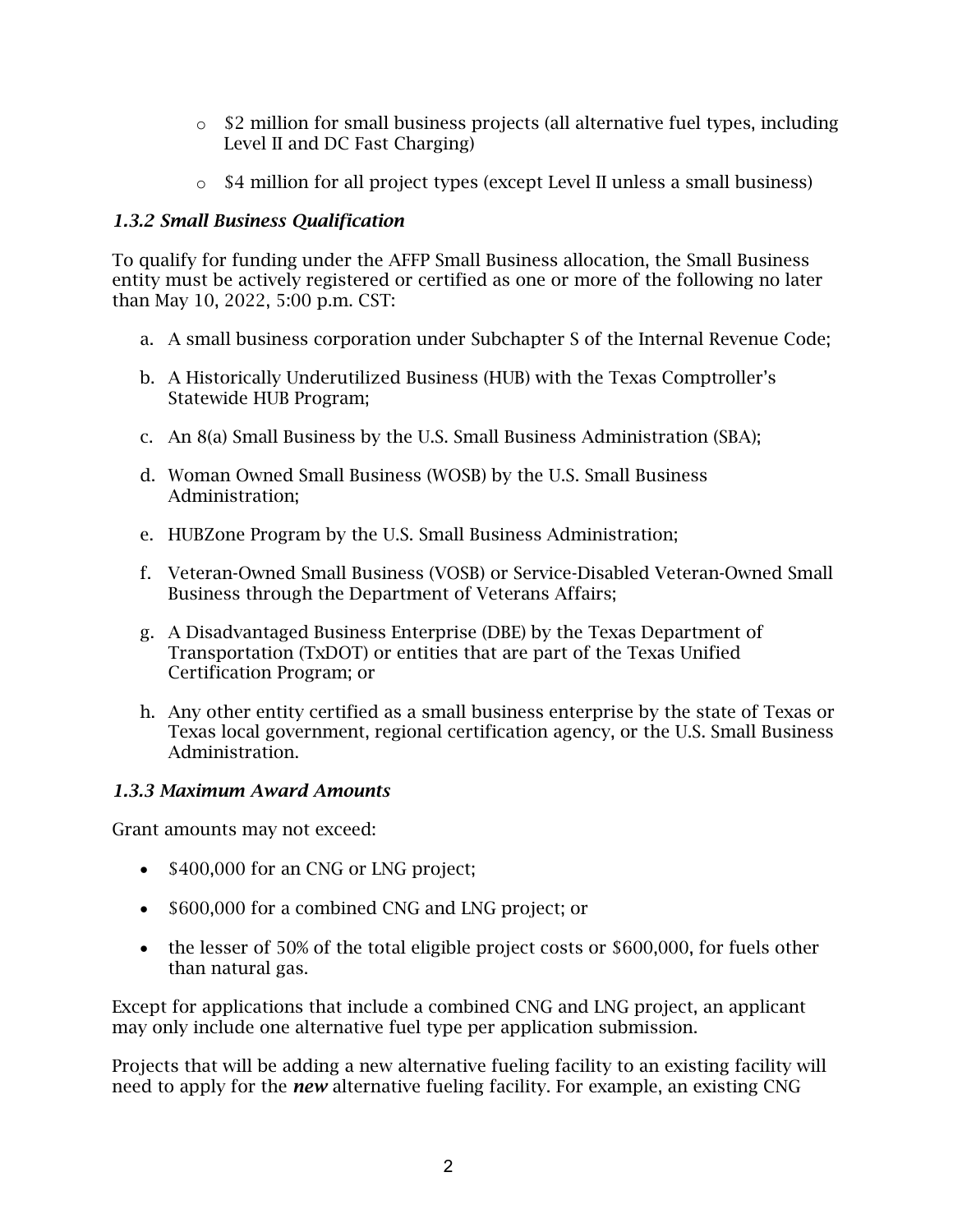facility that will be adding an LNG facility would apply as an LNG project with a maximum award amount of \$400,000.

## <span id="page-5-0"></span>1.4 AFFP ELIGIBILITY REQUIREMENTS

Applicants and/or projects that do not meet the AFFP eligibility requirements listed below at the time of application submittal will not be considered for a grant.

## <span id="page-5-1"></span>*1.4.1 Eligible Applicants*

- a. Eligible applicants include individuals, corporations, organizations, governments or governmental subdivisions or agencies, business trusts, partnerships, associations, or other legal entities.
- b. All business entities such as corporations or partnerships must have an active registration with the Texas Secretary of State by no later than May 10, 2022, 5:00 p.m. CST. Businesses must maintain an active registration for the contract period.
- c. Applicants must certify at the time the application is submitted that they comply with Federal and State laws, rules, guidelines, and requirements applicable to taxation of fuel provided by the applicant at each fueling facility owned or operated by the applicant.
- d. The applicant must be the entity that will purchase and own the grant-funded equipment during the contract period, subject to the following:
	- An entity that purchases the equipment and leases it to another entity may establish eligibility provided that the grantee maintains ownership of the grant-funded equipment during the contract period.
	- Any sale of the grant-funded equipment during the contract period will be subject to approval and consent to assignment by TCEQ in accordance with the contract terms.
- e. Applicants are required to be the owner of the site where the equipment is installed unless the applicant establishes permission from the site owner to install and operate the grant-funded equipment at the site during the contract period by completing Section 5 of the AFFP application. Section 5 must be signed by both the applicant and the site owner.
- f. Applicants may only include one project site and one alternative fuel type per application submission. A combined CNG and LNG project may be submitted in one application.
- g. If a business, including legal affiliates of a business, was awarded two or more grants under the FY 2022 Texas Volkswagen Environmental Mitigation Program (TxVEMP) Light-Duty Zero Emission Vehicle Supply Equipment: Direct Current Fast Charging and Hydrogen Fueling Equipment solicitation, it will not be considered for a grant under the FY 2022-2023 AFFP grant round.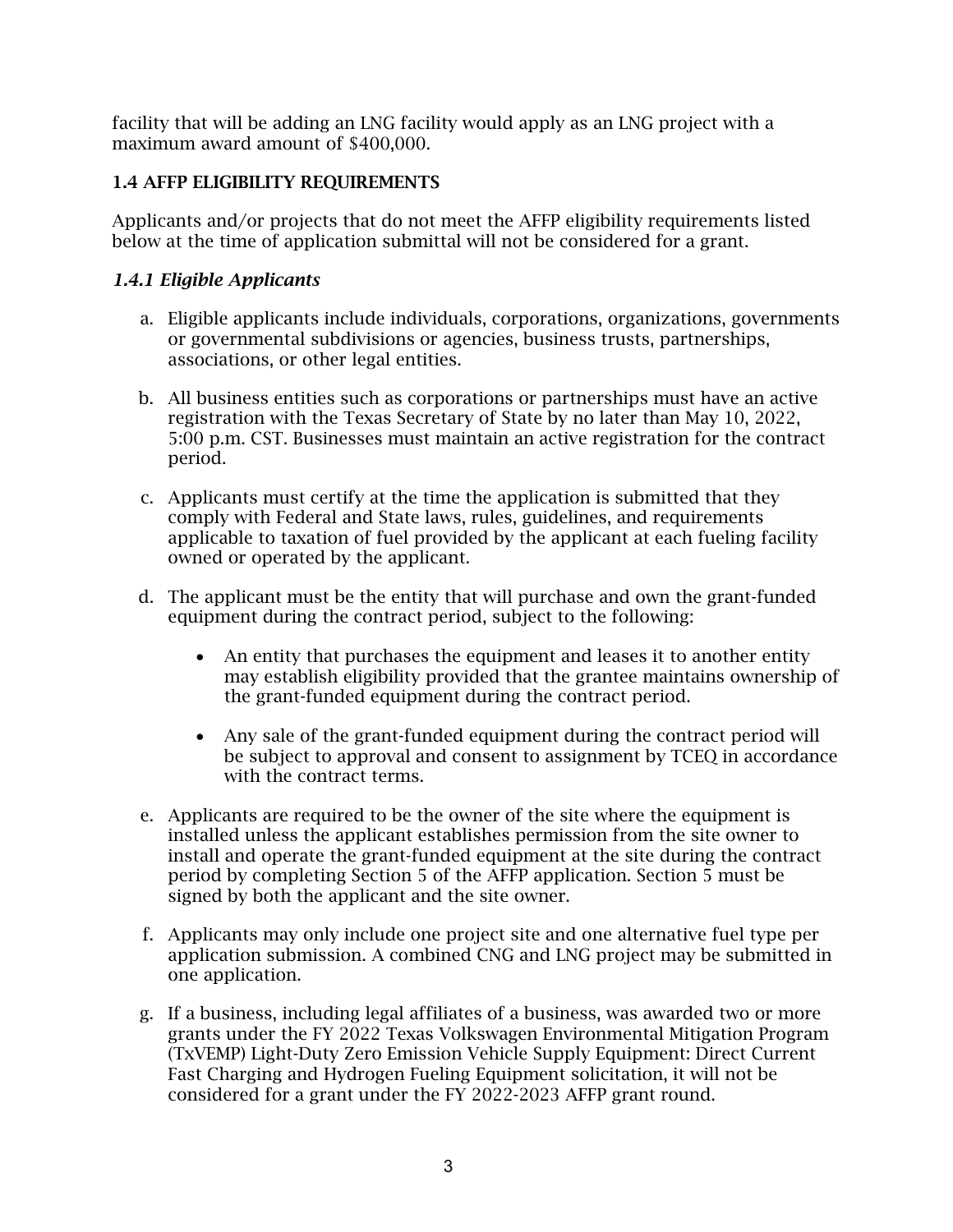- h. An applicant is not eligible for funding at a project site that has previously been awarded a grant under the AFFP or the TxVEMP grant rounds for Level 2 electric chargers, direct current fast chargers, and hydrogen dispensing equipment, unless the project qualifies as a reconstruction project as defined in Section  $1.4.2(c)$ .
- i. Businesses or other entities in which a TCEQ employee, spouse, or family member of a TCEQ employee has a direct or indirect interest, financial or otherwise, may be prohibited from receiving a grant, depending upon the nature of the interest. Applicants must disclose known apparent, potential, or actual conflicts of interest to TERP staff at the time the application is submitted.

### <span id="page-6-0"></span>*1.4.2 Eligible Projects*

- a. Projects must be in one of the 83 counties that make up the CTZ. A map and list of counties in the CTZ are provided in Appendix A.
- b. Eligible alternative fuel types for projects include: CNG, LNG, CNG and LNG, hydrogen, biodiesel, propane, electricity, and methanol (at least 85% by volume).

Biodiesel and biodiesel blends must meet the following criteria: (1) biodiesel must meet the definition for biodiesel as specified in Title 34, Texas Administrative Code (34 TAC), §3.443; and (2) biodiesel blends, as defined in 34 TAC §3.443, must be comprised of at least 20% biodiesel by volume (B20). B20 biodiesel blends must meet the American Society for Testing and Materials D7467 standards.

- c. Eligible projects must include the construction or reconstruction of an alternative fueling facility. Reconstruction is defined as the expansion of a site to provide a new and different alternative fuel that does not exist at the site.
- d. Projects that are open to the public will be considered for funding before private facilities.
	- TCEQ considers a facility to be private if the general public's right to access the facility is restricted in some manner. For example, the parking lot of a commercial business that requires a parking permit during business hours would not be considered a public facility.
	- A public facility must be open and accessible to the public for a minimum of eight hours per day, between the hours of 8:00 a.m. and 6:00 p.m., for at least five days a week.

### <span id="page-6-1"></span>1.5 ELIGIBLE AND INELIGIBLE PROJECT COSTS

### <span id="page-6-2"></span>*1.5.1 Eligible Project Costs*

Eligible project costs are those that are directly related to the implementation of the project. AFFP grants are provided to offset a portion of eligible project costs. The final contract budget will identify eligible expenses that may be reimbursed.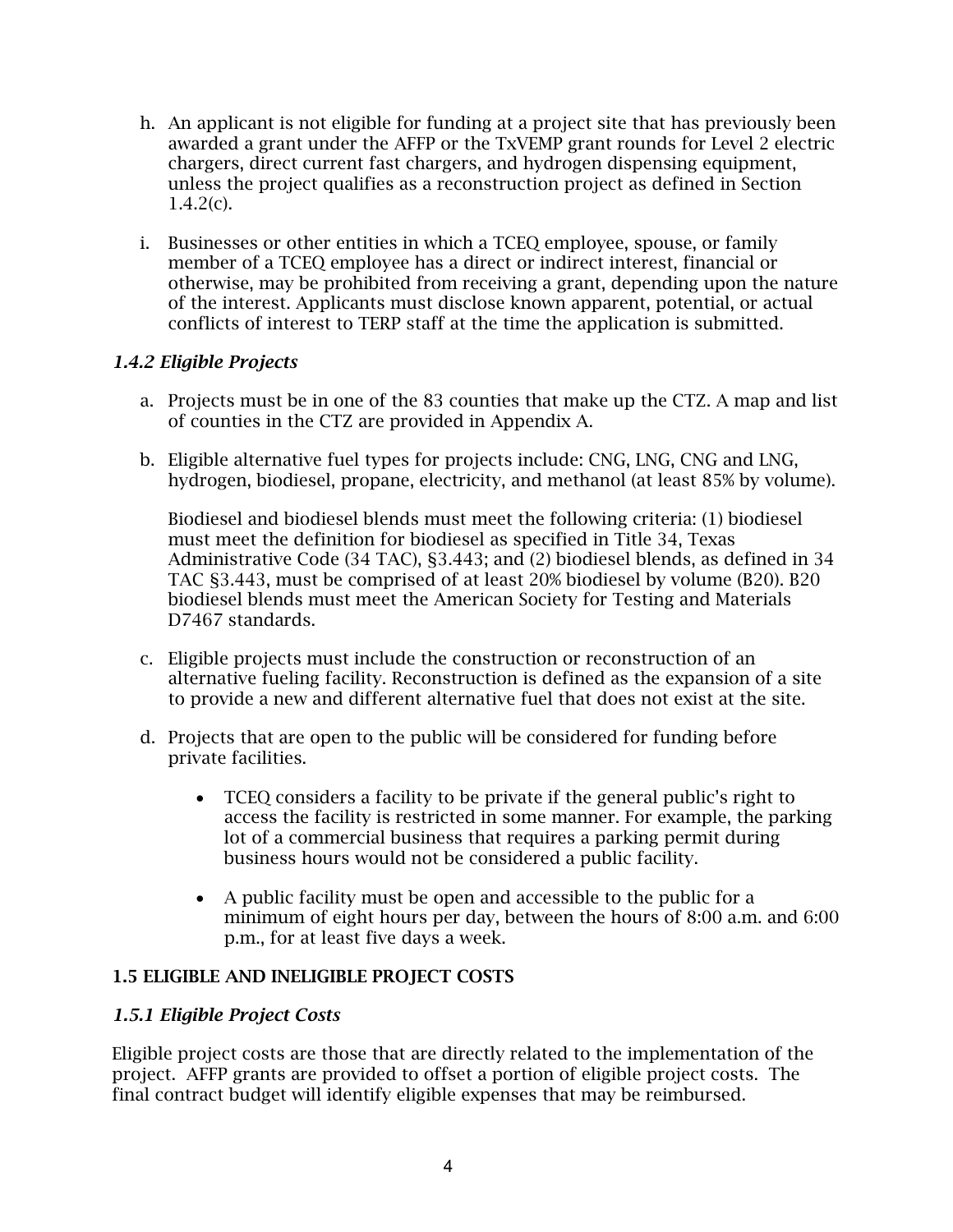Eligible project costs include:

• *Equipment* includes tangible personal property having a unit acquisition cost of \$5,000 or more (including sales tax and delivery) with an estimated useful life of over one year. Equipment purchased with grant funds should be budgeted as equipment if the sum of the separate component parts (including tax and delivery) has an original value of \$5,000 or more. TCEQ will require an itemized invoice and proof of payment for reimbursement of all equipment costs. Eligible equipment costs for natural gas and alternative fuel dispensing equipment include natural gas and alternative fuel storage tanks, compressors, electrical infrastructure, and other equipment at the facility directly needed to store and dispense eligible alternative fuels.

Eligible equipment-related costs include contractual costs and supplies and noncapital items necessary for the installation of the equipment.

- *Supplies and Materials* includes non-construction related costs for goods and materials having a unit acquisition cost (including sales tax and delivery) of less than \$5,000 per unit. An itemized invoice and proof of payment will be required for reimbursement of all supplies and materials costs.
- *Construction* includes the costs for the enhancement or building of permanent facilities. Construction costs include:
	- o planning, designing, and engineering;
	- o materials and labor;
	- o subcontracts for services in connection with the construction; and
	- o facility improvements, such as paving, foundations, and covers.
- *Contractual* includes non-construction related costs for subcontracted or hiredout professional services or tasks provided by a firm or individual who is not employed by the applicant. List each subcontractor/consultant separately.

## <span id="page-7-0"></span>*1.5.2 Ineligible Project Costs*

Ineligible project costs include:

- salaries and travel expenses for employees of the grantee;
- expenses of any lobbyist registered in Texas;
- facility improvements and equipment not directly associated with the equipment to store, compress, or dispense the natural gas or alternative fuel;
- purchase of an existing natural gas or alternative fuel fueling facility;
- facility, land, or an interest in land;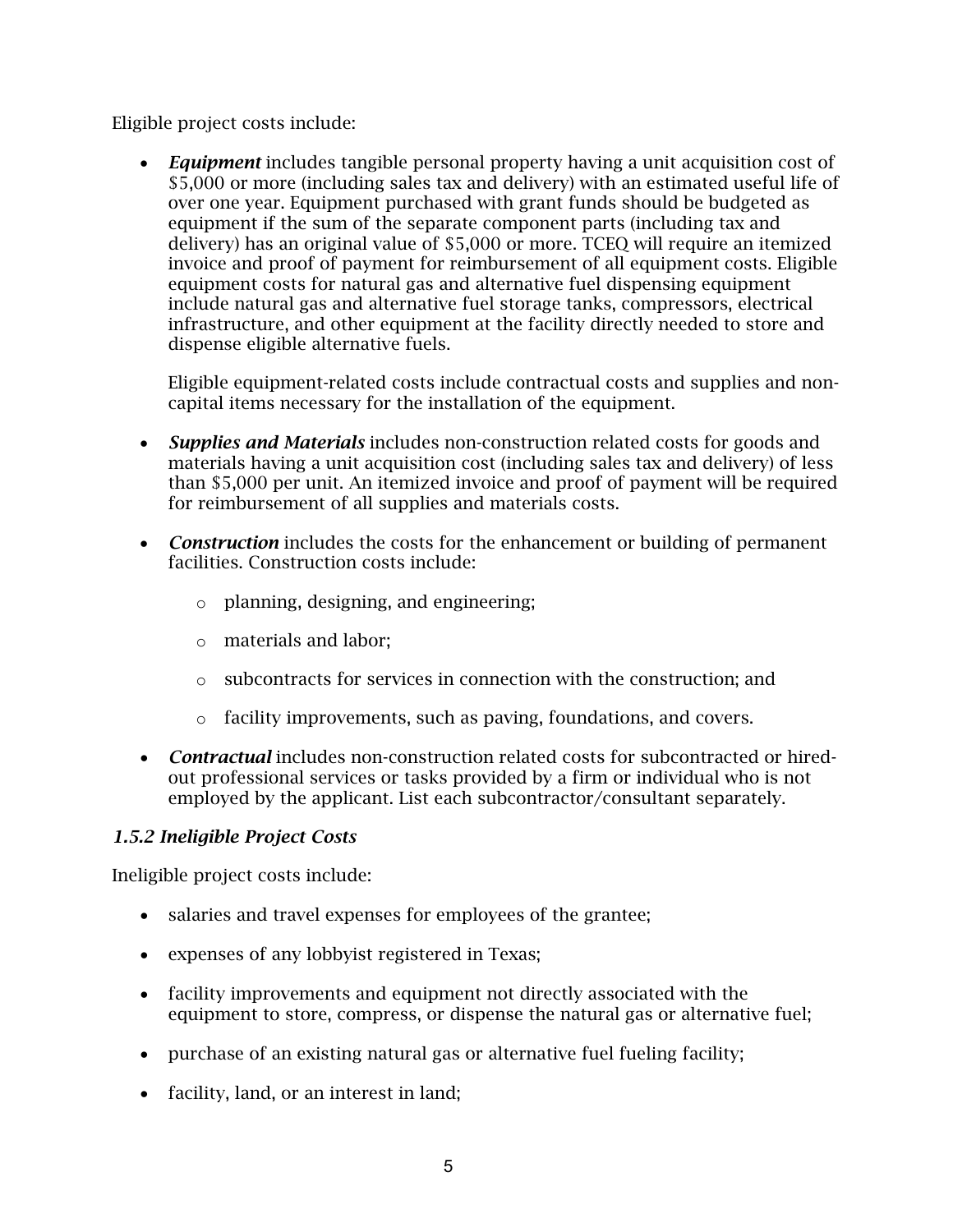- costs for TCEQ-issued permits;
- other administrative costs of the grantee, including overhead and indirect costs (e.g., office supplies, rent, marketing, and advertising);
- costs that do not involve an arms-length transaction, such as the use of existing inventory without a proof of purchase; and
- food and drink.

Any cost incurred *prior to May 10, 2022* will not be eligible for funding, including the cost of preparing the application. TCEQ provides no assurances that a project will be awarded a grant, and an applicant builds at its own risk prior to the execution of a contract.

Grant funds must be spent consistent with all applicable cost principles from 30 TAC 14.10 and the Texas Grant Management Standards (TxGMS). TCEQ encourages applicants to review the TxGMS when developing application budgets. TxGMS documents are available at: [https://comptroller.texas.gov/purchasing/grant](https://comptroller.texas.gov/purchasing/grant-management/)[management/.](https://comptroller.texas.gov/purchasing/grant-management/)

### <span id="page-8-0"></span>1.6 FACILITY IMPLEMENTATION AND OPERATION REQUIREMENTS

- a. Grantees must proceed in good faith and take all necessary actions to ensure the on-time implementation of its project and subsequent operation of the grant-funded facility for a period of at least three years.
- b. Grantees must meet the ownership, operational and maintenance, permitting, and insurance requirements specified by TCEQ in the contract during the contract period. Failure to do so may invoke the contract's remedies, including termination of the contract and the return of grant funds.
- c. To monitor the grantee's progress during the contract period, TCEQ will require biannual reports during the Implementation Period of the project and annual reports during the Operation Period of the project.
	- The *Implementation Period* is the period during which grant equipment is purchased and placed into service. The Implementation Period will end upon the later of either the payment of the final request for reimbursement and release of claims or TCEQ's written approval of the final implementation report.
	- The *Operation Period* will begin once the grantee completes the Implementation Period. The Operation Period is the three-year period during which the grantee must ensure the operation of the grant-funded facility and the maintenance of the grant-funded equipment. Grantees will report on the amount of natural gas and/or other alternative fuels dispensed.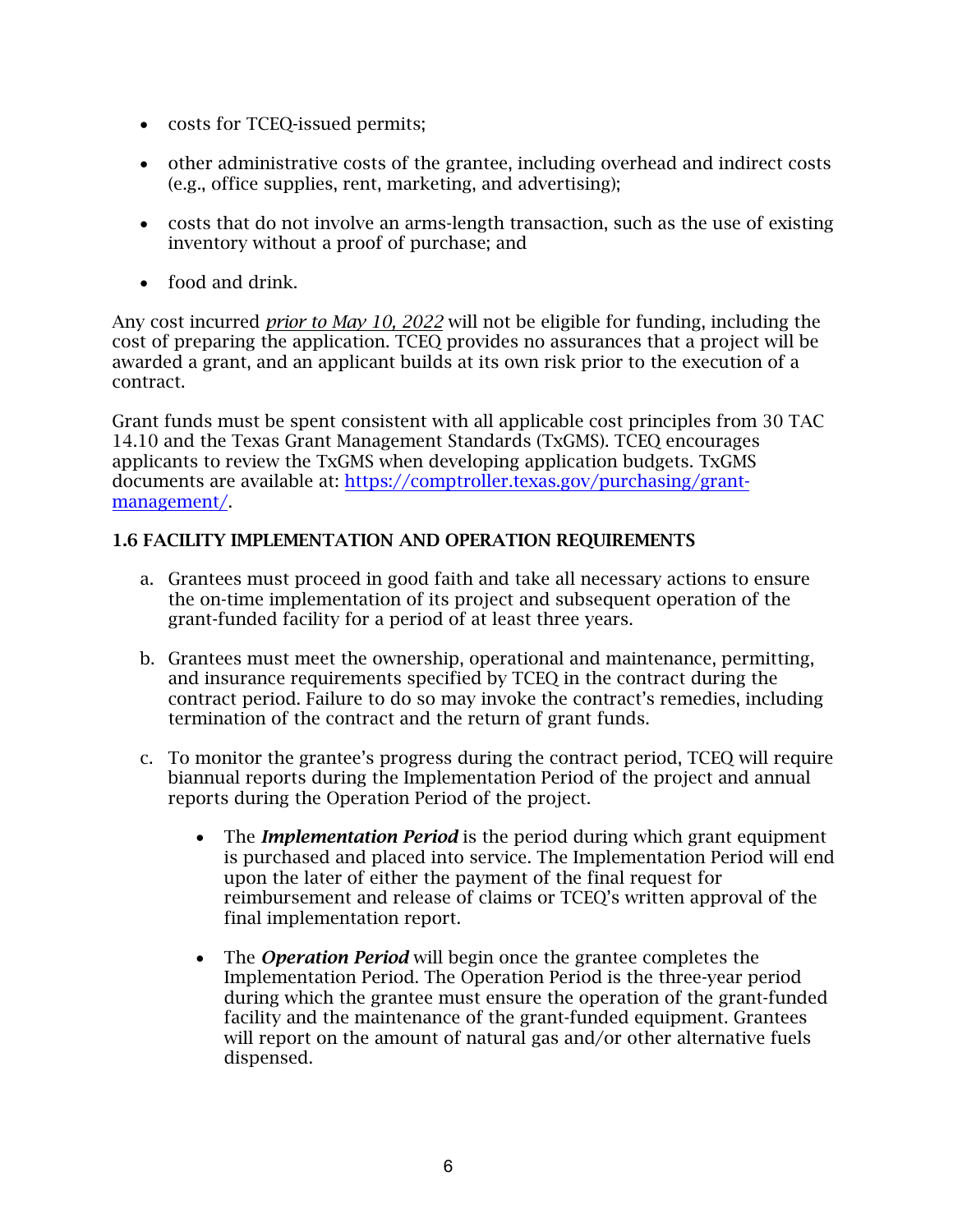If during either period, the AFFP grantee fails to submit reports or fails to demonstrate reasonable progress toward project completion or continued operation, TCEQ may invoke the contract's remedies, including termination of the contract and the return of grant funds.

### <span id="page-9-0"></span>2.0 APPLICATION PROCESS

- a. All applications for funding must be substantially complete and must be submitted within the required deadline. Submission of a grant application that is not substantially complete will disqualify the applicant from receiving a grant under this RFGA. A substantially complete application must include:
	- all pages of the application;
	- all required attachments;
	- applicant contact information;
	- all required signatures; and
	- all the information for TCEQ to score and rank the project according to the scoring criteria listed in this RFGA.
- b. Subject to staff resources, TCEQ may conduct a courtesy review of applications submitted within the first 30 days of the solicitation period to check for application completeness. This review is limited and does not ensure your application meets all eligibility requirements, nor is it a guarantee of award. TCEQ staff will notify applicants via email of any issues of application completeness, and it will be the responsibility of the applicant to submit a substantially complete application within the required application deadline.
- c. The application and this RFGA may be viewed and downloaded from the TCEQ web site at [www.terpgrants.org,](http://www.terpgrants.org/) or by contacting TERP staff via email at TERP@tceq.texas.gov or by phone at 800-919-TERP (8377).
- d. A PDF of the draft contract may be viewed and downloaded from the TERP website at [www.terpgrants.org.](http://www.terpgrants.org/) The draft contract is for reference only and contains terms and conditions which are standard provisions for grants awarded under this program. Any requested changes to the draft contract must be received by TCEQ no later than the date of the submission of this application. However, the applicant further understands that the TCEQ will not normally change the contract language in response to individual requests from grant recipients and is under no obligation to do so. TCEQ reserves the right to modify the draft contract terms as necessary due to statutory, rule, or policy changes. Modifications will be posted to the TERP website at [www.terpgrants.org](http://www.terpgrants.org/) and the ESBD.
- e. To apply for funding, applicants must complete and submit a grant application. Applicants are encouraged to submit applications via e-mail to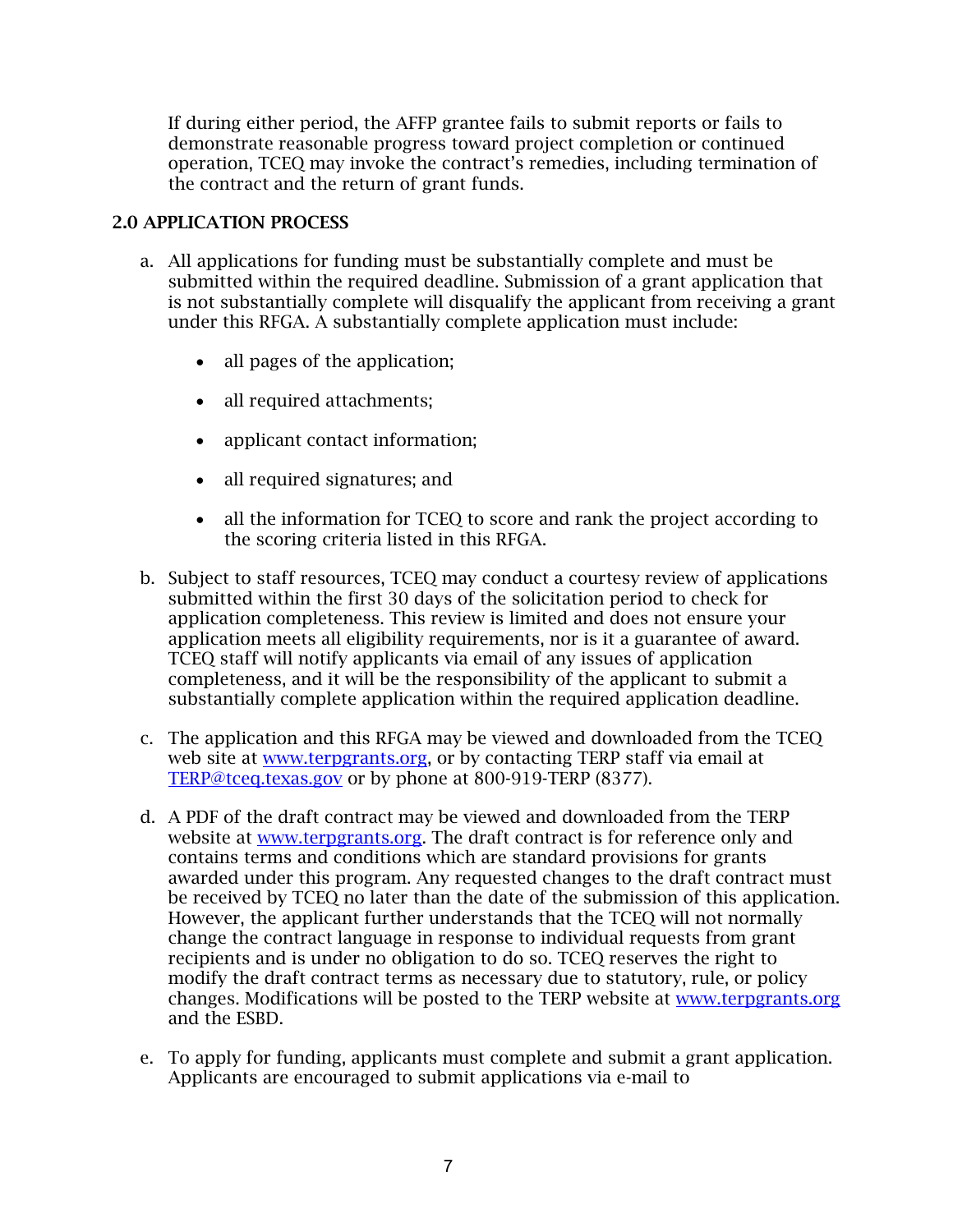[TERPapply@tceq.texas.gov.](https://tceq.sharepoint.com/sites/TERPFiscalTeam/Shared%20Documents/AFFP%20Program/AFFP%20FY22-23/02-RFGA/TERPapply@tceq.texas.gov) Applications may also be submitted to one of the addresses listed below.

#### Standard Mail:

Texas Commission on Environmental Quality Air Grants Division Program Design and Coordination Section (AFFP), MC-204 P.O. Box 13087 Austin, TX 78711-3087

#### Express Mail:

Texas Commission on Environmental Quality Air Grants Division Program Design and Coordination Section (AFFP) 12100 Park 35 Circle, Building F, 1<sup>st</sup> Floor, Suite 1301 Austin, TX 78753

- f. Applicants must include a site plan with the application (including a scaled map which could be a photograph, satellite map, drawing, or similar graphic of the proposed site) that shows the planning and design of its proposed facility. The site plan must:
	- demonstrate how the public may access the facility, including driveways and facility access points from public roads; and
	- provide the location of the facility within the property and include any easements, set-back requirements, and property boundaries.
- g. Private consultants may be available to assist an applicant to complete and submit an application. The TCEQ neither encourages nor discourages the use of a consultant to assist with the application process. Consultants do not represent TCEQ, and TCEQ has no agreements where applications submitted by a particular consultant will receive more favorable treatment than other applications.
- h. The applicant must indicate in the application if the application was prepared by a third party (someone other than the applicant or an employee of an applicant). If a third party prepares the application, the third party must also sign the application. The signature certifies that the information provided in the application is true and correct and as represented to the third party by the applicant. A third party's failure to sign the application or signing it with a false statement may make the application ineligible, may make any resulting contracts voidable, and may subject the third-party preparer to criminal or civil penalties.
- i. By signing the application, the applicant is certifying its understanding and compliance with the statements listed in Sections 4 and 5 of the application, as well as with any state statutes, regulations, policies, guidelines, and requirements as they relate to the application, acceptance, and use of funds for the project. If any of these certifications materially change after submittal of the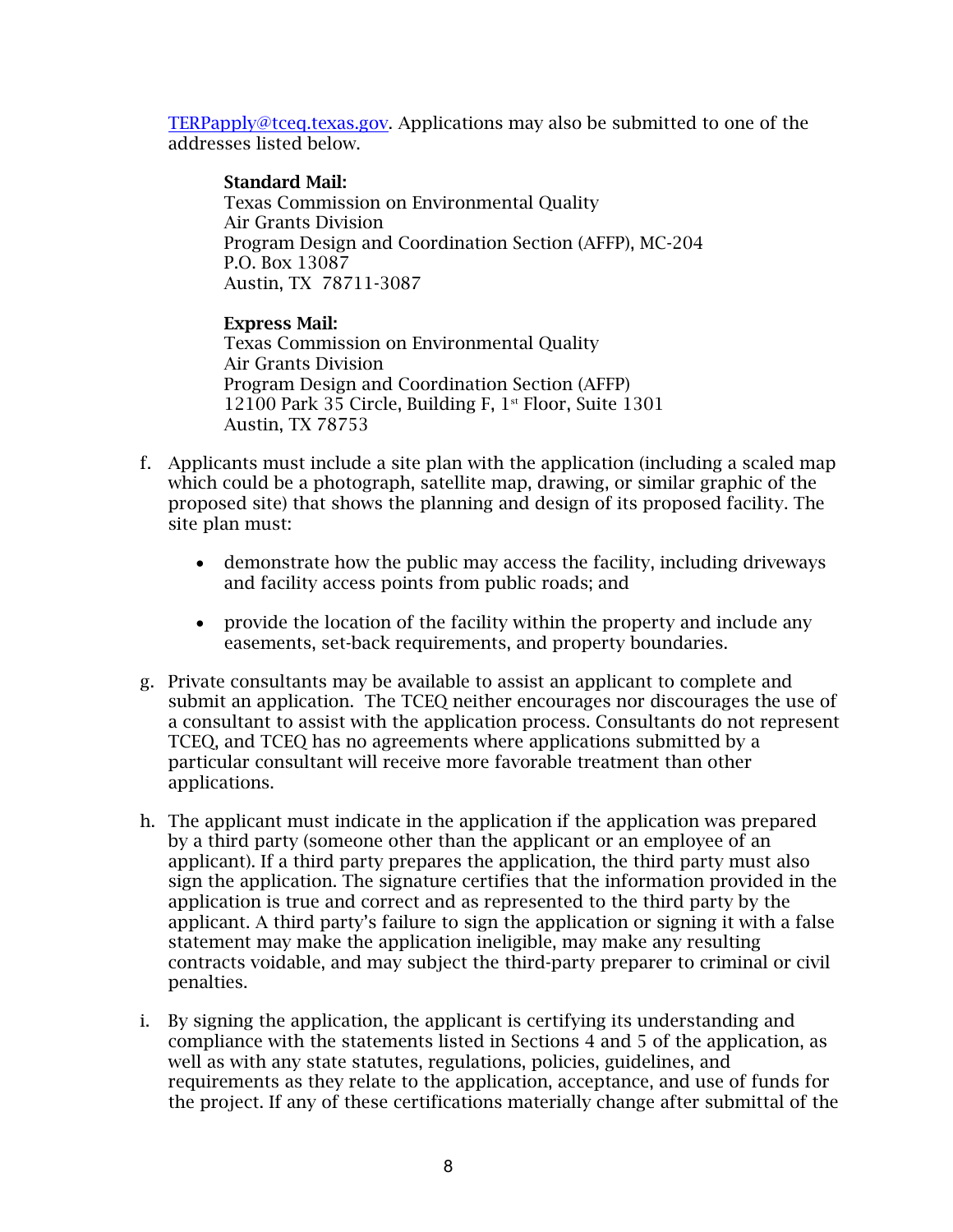application, the applicant must provide prompt written notification to the TCEQ within three (3) business days of becoming aware of the change. Failure to notify TCEQ and/or any changes to an applicant's certifications may make the application ineligible and may make any resulting contracts voidable

- j. Applications will be accepted for consideration during this grant period only if received by TCEQ via electronic mail at [TERPapply@tceq.texas.gov](mailto:TERPapply@tceq.texas.gov) or via mail at TCEQ's physical address, *no later than 5:00 p.m. Central Time on July 11, 2022.* Only one application may be submitted per electronic mail at a maximum file size of 25MB. If your application is larger than 25 MB, please submit via TCEQ's file transfer protocol secure (FTPS) to [TERPapply@tceq.texas.gov.](mailto:TERPapply@tceq.texas.gov) (Re[ad how to](https://ftps.tceq.texas.gov/help/) use the TCEQ's FTPS site). Please use the following naming convention for your application [file and in the subject lin](https://ftps.tceq.texas.gov/help/)e of the email 'FY22 AFFP and your legal name.'
- k. Upon submission, all proposals become the property of the State of Texas and as such become subject to public disclosure under the Texas Public Information Act (PIA), Texas Government Code, Chapter 552.

#### <span id="page-11-0"></span>3.0 SELECTION & SCORING CRITERIA

Applications for eligible projects will be evaluated, scored, and ranked according to the scoring criteria provided below.

Project scores and ranking will be based upon the representations made in the application at the time of application submission. Once selected for a grant, any changes made to the representations in the application that reduce the total project score will make any resulting contracts voidable.

#### <span id="page-11-1"></span>3.1 Scoring Criteria – Natural Gas – Proposed Facility Location and Service Capacity (up to 150 points)

Applicants will be scored based upon the location of the proposed project and its ability to close the existing infrastructure gaps along the interstate highways that make up the CTZ and throughout the 83 eligible counties. This category is limited to projects that dispense CNG, LNG, and/or propane. TCEQ will assign scores based on the following factors:

- a. Proximity of the facility to existing facilities (maximum of 30 points): Proposed facilities that are located the furthest away from existing alternative fueling facilities of the same fuel type when compared to all other proposed facilities, will receive the most points. Proposed facilities will be grouped by and compared with facilities of similar fuel capabilities and fuel type. Existing alternative fueling facilities will be determined using data from the U.S. Department of Energy.
- b. Average traffic count from the nearest highway traffic nodes (maximum of 30 points): Facilities nearest the most heavily traveled traffic nodes, when compared to all other proposed facilities, will receive the most points. The density of traffic along segments of the interstate, U.S., and state highways in Texas will be determined by using the most recently available data collected by the Texas Department of Transportation.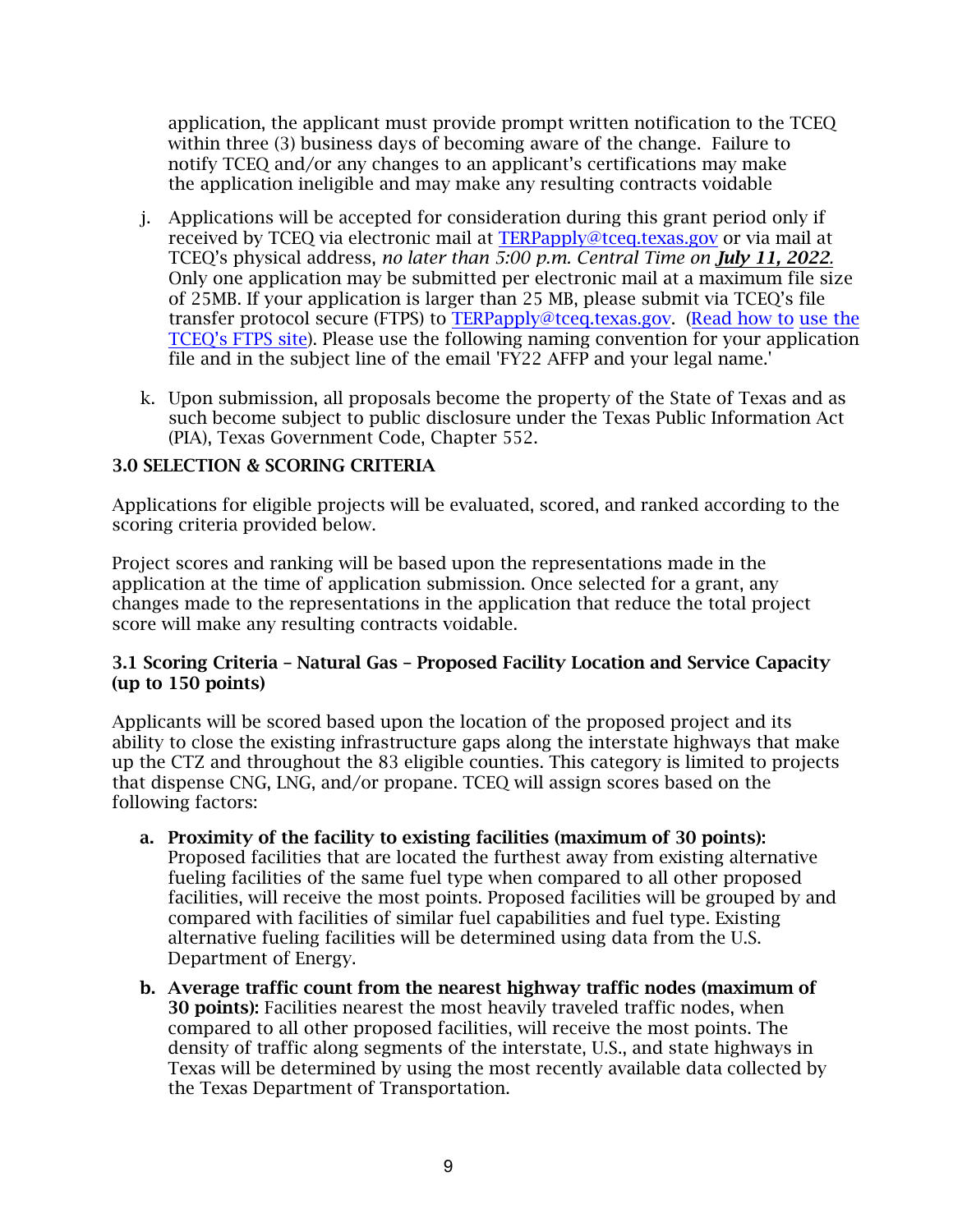- c. Distance from an interstate highway, U.S. highway, or state highway (maximum of 30 points): The closer a proposed facility is to an existing interstate highway, U.S. highway, or state highway, the higher the score will be, as shown below. If a facility is near multiple highways, TCEQ will use the highest eligible score. Distances will be determined by a direct line starting at the edge of an eligible highway and ending at the proposed facility.
	- i. **Interstate** 30 points within  $1/4$  mile, 15 points within  $1/2$  mile, and 10 points within 1 mile.
	- ii. **U.S. highway, state highway**  $-15$  points for  $1/4$  mile, 10 points within 1/2 mile.

### d. Location within the following priority areas (maximum of 10 points)

- i. facilities located in the area in and between the Houston, San Antonio, and Dallas-Fort Worth areas; or
- ii. facilities located in the area in and between the Corpus Christi, Laredo, and San Antonio areas.
- e. Number of available fueling ports (maximum of 10 points): The higher the number of available natural gas fueling ports at a proposed facility, the higher the score. Applicants will receive 1 point per available natural gas fueling port up to a maximum of 10 points even if there are more than 10 available natural gas fueling ports. Applicants that are small businesses will receive 2 points per available fueling port, up to 10 points. The number of fueling ports will be determined by the number of vehicles that can be simultaneously served. If, for example, a proposed facility has multiple nozzles to distribute different fuels but only one can be used at a time, it will count as a single fueling port.
- f. Facilities providing multiple fuels (maximum of 20 points): Proposed facilities that will provide both Compressed Natural Gas (CNG) and Liquified Natural Gas (LNG) will receive 20 points.
- g. Existing local amenities nearby or statement of future construction of one (10 points): Proposed facilities that will provide amenities or have amenities within ¼ mile of the proposed facility will receive 5 points. Those that have amenities available onsite will receive 10 points. Amenities must include at least one of the following: restaurants, grocery stores, retail shopping, entertainment, parks, municipal, state, or federal buildings, or restrooms.
- h. Hours of operation preference (10 points): Proposed facilities that commit to remaining open to the public 24 hours per day, 7 days a week, will receive 10 points for this category.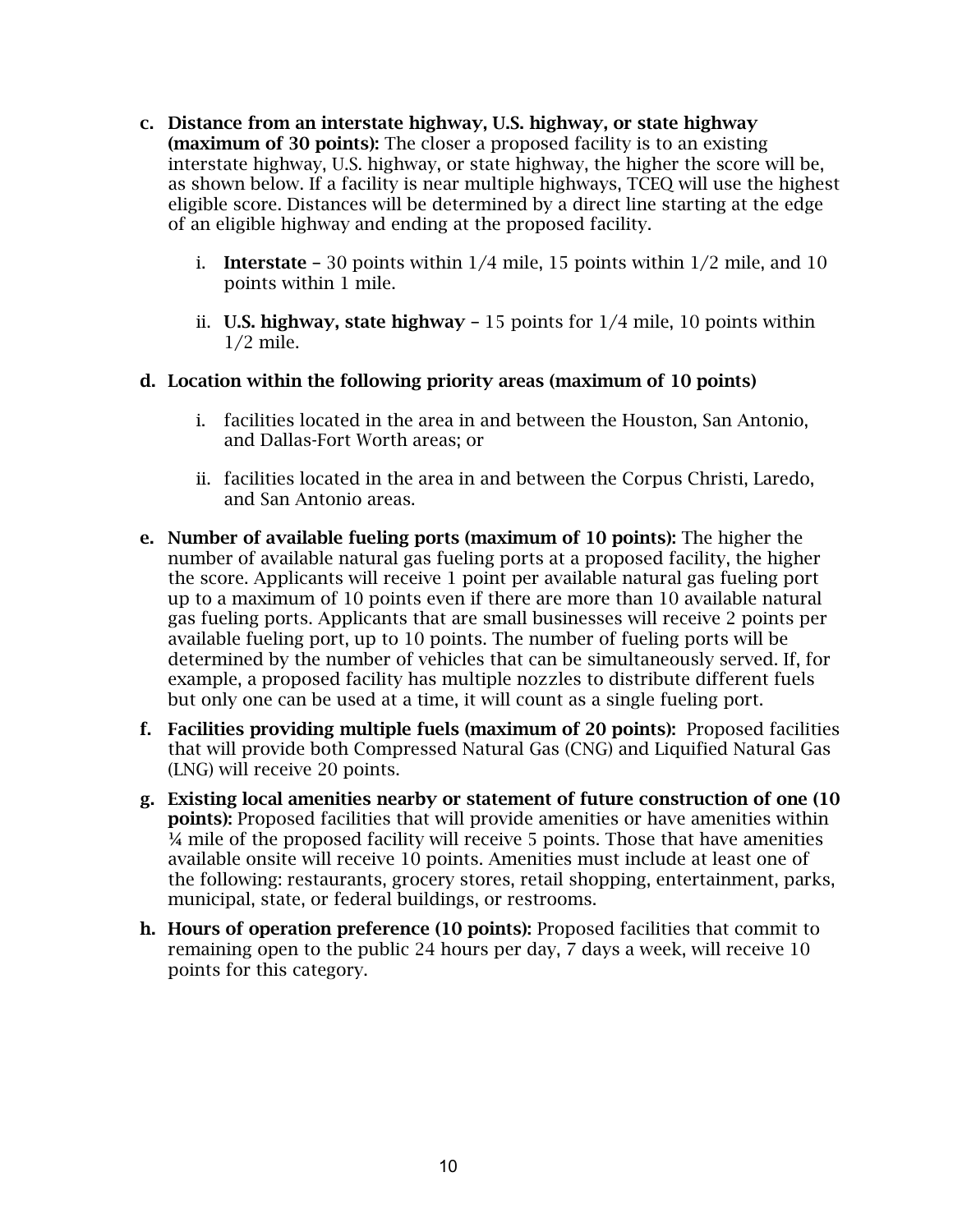#### <span id="page-13-0"></span>3.2 Scoring Criteria – Fuel Types Other Than Natural Gas – Proposed Facility Location and Service Capacity (up to 150 points)

Applicants will be scored based upon the location of the proposed project and its ability to close the existing infrastructure gaps along the interstate highways that make up the CTZ and throughout the 83 eligible counties. TCEQ will assign scores based on the following factors:

- a. Proximity of the facility to existing facilities (maximum of 40 points): Proposed facilities which are located the furthest away from existing alternative fueling facilities, when compared to all other proposed facilities, will receive the most points. Proposed facilities will be grouped by and compared with facilities of similar fuel capabilities and fuel type. Existing alternative fueling facilities will be determined using data from the U.S. Department of Energy.
- b. Average traffic count from the nearest highway traffic nodes (maximum of 40 points): Facilities nearest the most heavily traveled traffic nodes, when compared to all other proposed facilities, will receive the most points. The density of traffic along segments of the interstate, U.S., and state highways in Texas will be determined by using the most recently available data collected by the Texas Department of Transportation.
- c. Distance from an interstate highway, U.S. highway, or state highway (maximum of 40 points): The closer a proposed facility is to an existing interstate highway, U.S. highway, or state highway, the higher the score will be, as shown below. If a facility is near multiple highways, TCEQ will use the highest eligible score. Distances will be determined by a direct line starting at the edge of an eligible highway and ending at the proposed facility.
	- i. **Interstate** 40 points within  $1/8$  mile, 20 points within  $1/4$  mile, and 10 points within ½ mile.
	- ii. **U.S. highway, state highway** 20 points for  $1/4$  mile, 10 points within 1/2 mile
- d. Number of available fueling or charging ports (maximum of 10 points): The higher the number of available alternative fueling or charging ports at a proposed facility, the higher the score. Applicants will receive 1 point per available alternative fueling or charging port up to a maximum of 10 points (even if there are more than 10 available fueling or charging ports). Applicants that are small businesses will receive 2 points per available fueling or charging port, up to 10 points. For proposed facilities that are providing electric recharging infrastructure, the number of charging ports to receive points will be considered as EVSE ports as defined by the [Department of Energy's Alternative](https://afdc.energy.gov/fuels/electricity_infrastructure.html#dc) [Fuel Data Center.](https://afdc.energy.gov/fuels/electricity_infrastructure.html#dc) For proposed facilities that are dispensing other fuels, the number of fueling ports will be determined by the number of vehicles that can be simultaneously served. If, for example, a service facility has multiple nozzles to distribute different fuels but only one can be used at a time, it will count as a single fueling port.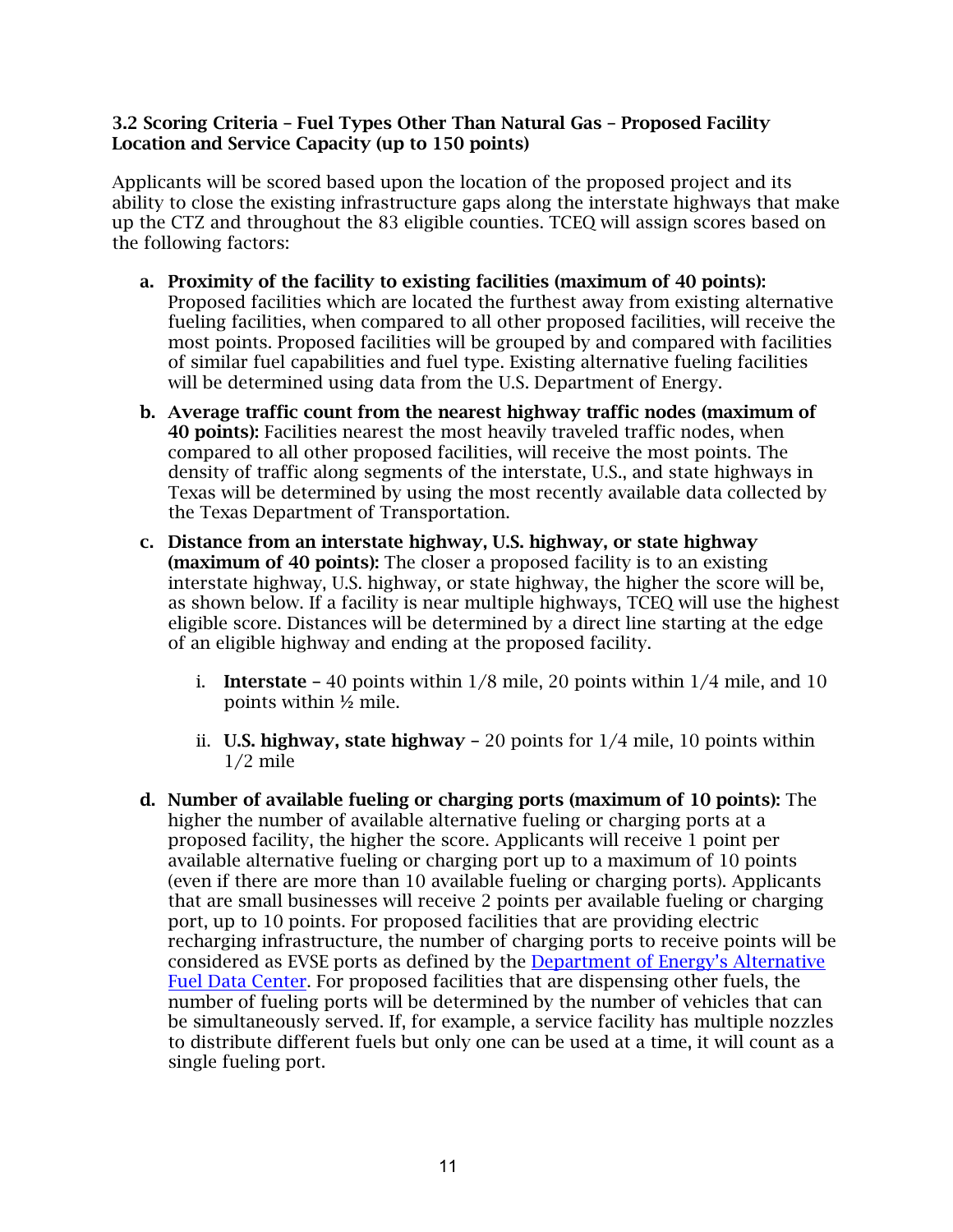- e. Existing local amenities nearby or statement of future construction of one (10 points): Proposed facilities that will provide amenities or have amenities within  $\frac{1}{4}$  mile of the proposed facility will receive 5 points. Those that have amenities available onsite will receive 10 points. Amenities must include at least one of the following: restaurants, grocery stores, retail shopping, entertainment, parks, municipal, state, or federal buildings, or restrooms.
- f. Hours of operation preference (10 points): Proposed facilities that commit to remaining open to the public 24 hours per day, 7 days a week, will receive 10 points for this category.

### <span id="page-14-0"></span>3.3 ADDITIONAL SCORING CRITERIA

Tie-breaking provisions. In the event of a tied score, the following will be used as tiebreakers in no order of preference:

- a. Applicant is owned by a service-disabled veteran who is a Texas resident. (Tex. Gov. Code 2155.444).
- b. Applicant is a Texas bidder meaning it is incorporated in this state; has its principal place of business in this state; or has established a physical presence in this state. (Tex. Gov. Code 2155.444).
- c. Applicant will use USA-produced supplies, materials, or equipment in fulfilling its grant obligations. (Tex. Gov. Code 2155.444).
- d. Applicant is a Historically Underutilized Business (Tex. Gov. Code 2155.505).
- e. Applicant is a Woman Owned Small Business as defined by the of the United States Small Business Administration.
- f. Applicant is a Veterans-Owned Small Business or Service-Disabled Veteran-Owned Small Business that is not owned by a Texas Resident.
- g. Applicant is a Disadvantaged Business Enterprise (DBE).
- h. Applicant is a Small Business Concern as defined by the regulations of the United States Small Business Administration in 13 C.F.R. Section 121.201. (Tex. Gov. Code 2155.505).
- i. Applicant will use products made of recycled, remanufactured, or environmentally sensitive materials in fulfilling its grant obligations. (Tex. Gov. Code 2155.445).
- j. Applicant will purchase and use energy efficient products in fulfilling its grant obligations. (Tex. Gov. Code 2155.442).
- k. Applicant will purchase and use products made by persons with disabilities in fulfilling its grant obligations. (Tex. Gov. Code 2155.441).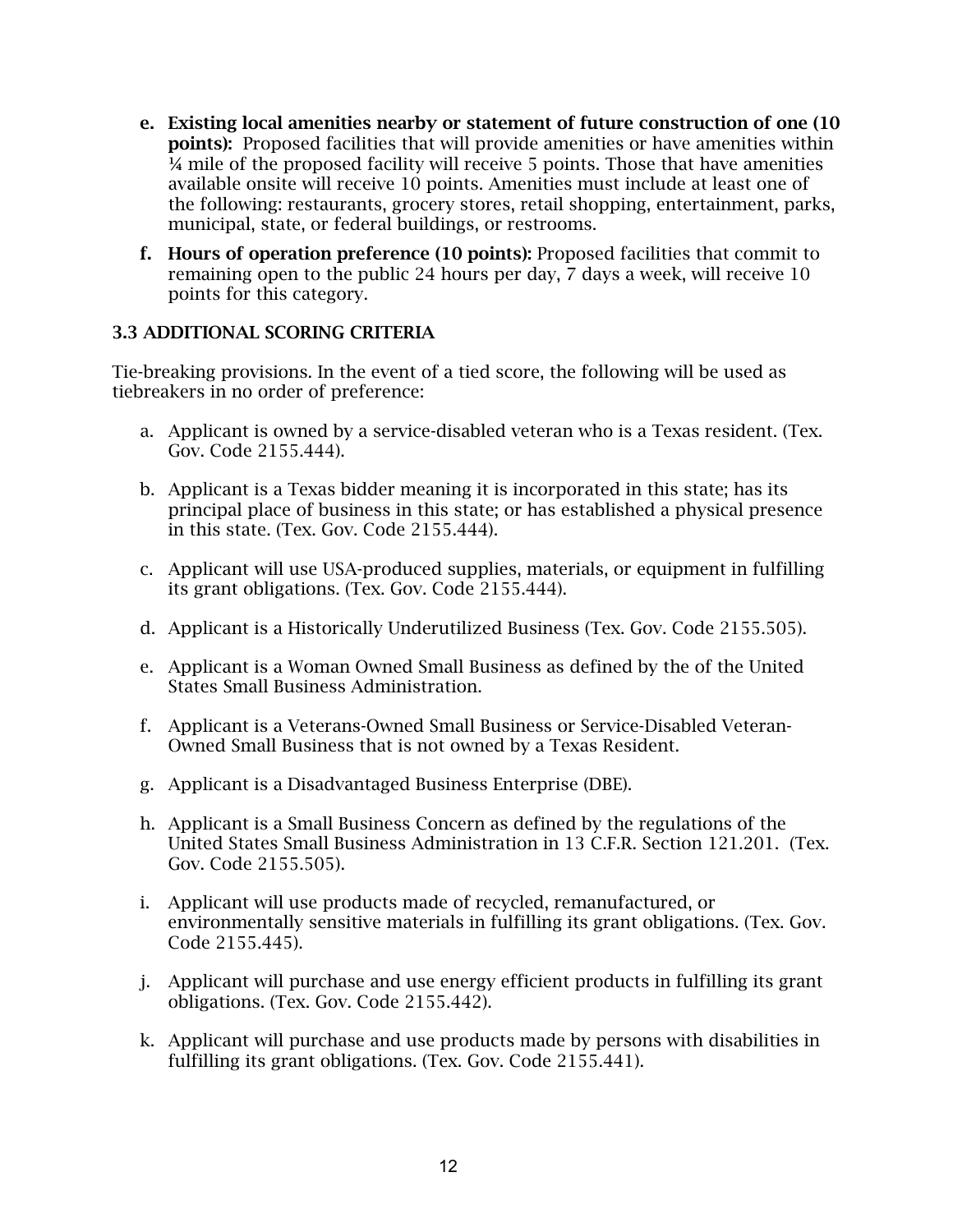- l. Facility will be located on formerly contaminated property. (Tex. Gov. Code 2155.450).
- m. Facility will be in an economically depressed or blighted area. (Tex. Gov. Code 2155.449, 2306.004).

### <span id="page-15-0"></span>3.4 MISCELLANEOUS PROVISIONS

- a. TCEQ is not obligated to fund any particular project for any reason or may offer to fund less than the eligible grant amounts for any reason.
- b. TCEQ is not obligated to fund projects from applicants:
	- with an outstanding invoice from TCEQ or who are in non-compliance with existing or prior TERP grants;
	- under federal, state, or local enforcement action for violation of environmental laws or permit conditions; or
	- with an overall compliance history classification of *Unsatisfactory* (greater than 55.00) on TCEQ's Compliance History Database for applicants that are subject to the rating.
- c. TCEQ may also:
	- require additional conditions or changes to the project pertaining to equipment, logistical considerations, expenses, and other program elements;
	- make a determination of risks associated with the applicant and/or project and may include additional conditions to the contract to address the identified risks;
	- determine minimum acceptable scores under each scoring category or factor;
	- limit or prioritize the number of grants awarded for fueling facilities in a specific area based on the scores assigned to the projects; or
	- hold applications to be funded at a later date.

### <span id="page-15-1"></span>4.0 GRANT ADMINISTRATION AND REIMBURSEMENT OF EXPENSES

### <span id="page-15-2"></span>4.1 GRANT AWARD AND CONTRACTING

Entities selected to receive grant funding will be required to sign a contract with TCEQ. The activities outlined in the entity's application will be represented in the Contract's Scope of Work. Grant recipients commit to taking all actions necessary to ensure the successful completion of its project and subsequent operation of the grant funded equipment within the Contract's time frames and funding limitations.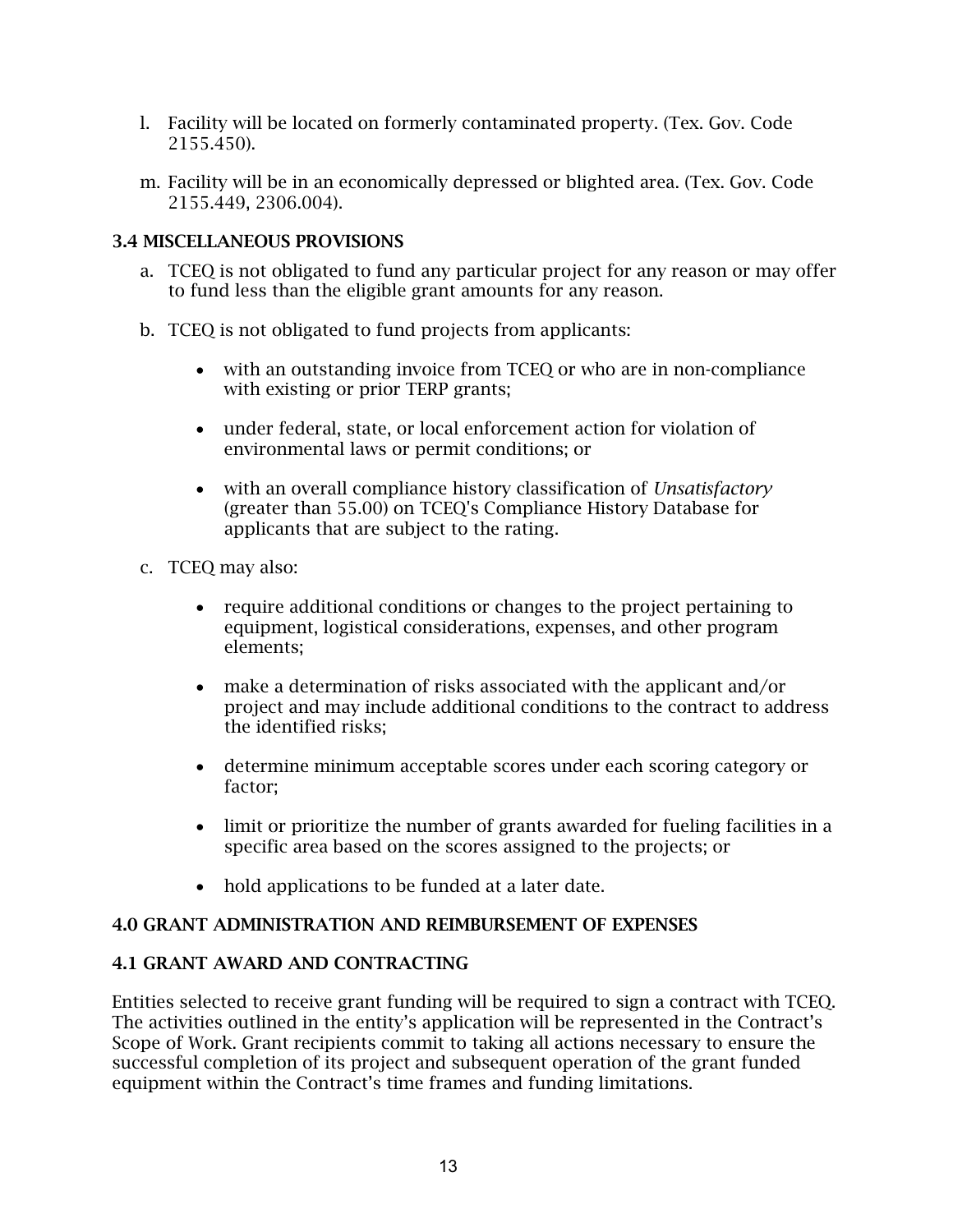#### <span id="page-16-0"></span>4.2 NOTICE TO PROCEED

Signing the contract will not be the final commitment required by TCEQ to provide the funds. The grantee must provide the required documentation identified in Section 4.3 below before a "Notice to Proceed" may be issued by the TCEQ. The "Notice to Proceed" provides the grantee with approval to begin grant activities. Eligible expenses incurred prior to receipt of this notice will be at the grantee's own risk.

#### <span id="page-16-1"></span>4.3 REQUIRED DOCUMENTATION

Unless agreed to in writing by the TCEQ, the following documentation must be provided to TCEQ within one year of contract execution.

- a. Proof of Insurance. The grantee will be required to purchase commercial insurance for the grant-funded equipment to protect against loss or damage, and to carry liability damage to protect persons and property. Insurance must be maintained during the contract period. Documentation of required insurance coverage must be submitted to the TCEQ in accordance with the contract. Governmental entities may provide proof of self-insurance in lieu of purchasing commercial insurance.
- b. Site-Host Agreement or Site Ownership Documentation. The grantee must be able to adequately demonstrate through agreements or other legal documentation that it can construct the proposed facility at the location designated in its application.
- c. Agreement or arrangement to have fuel/electricity provided to the site. The grantee must demonstrate that agreements or arrangements have been made to provide the proposed fuel or electricity to the site. Examples of this documentation include contractual agreements with a fuel or electrical provider, letters of guarantee that demonstrate the infrastructure could be installed at that site, or other documentation that guarantees the delivery of the fuel or electricity is possible to the proposed site.

#### <span id="page-16-2"></span>4.4 REIMBURSEMENT OF EXPENSES

- a. Payments will be made on a reimbursement basis for eligible expenses incurred and paid in full by the grantee.
- b. Requests for reimbursement may be submitted to TCEQ no more frequently than monthly. Grantees will be required to provide documentation to show that equipment or services have been received and costs have been paid in full before reimbursement is provided by TCEQ. The contract will specify requirements for documenting costs incurred, including providing an itemized invoice and proof of payment documents.
- c. A grantee must identify in the request for reimbursement the total cost of the project and any financial incentive received for the project, such as tax credits or deductions, other grants, or any other public financial assistance. The grant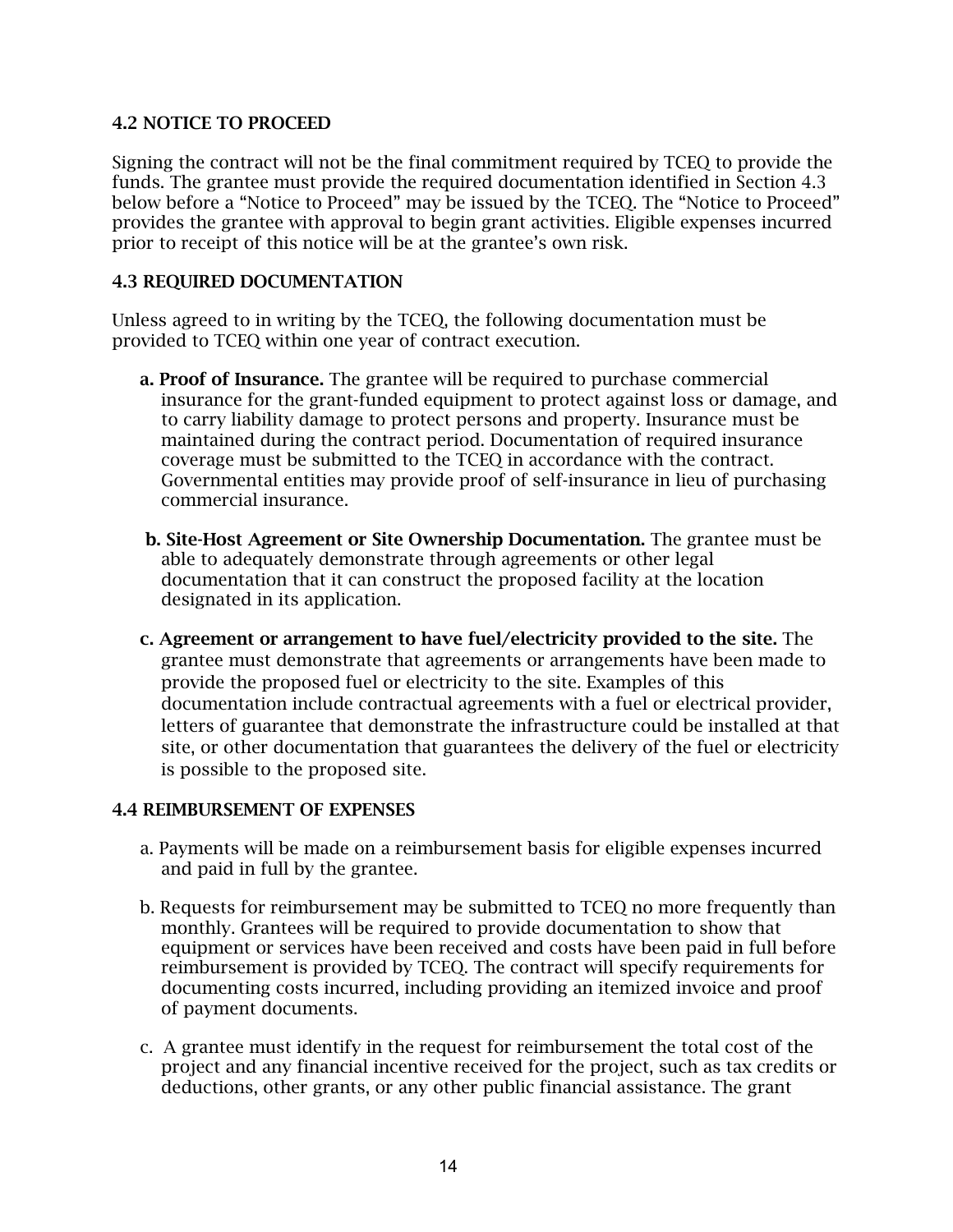reimbursement amount plus the financial incentive amount cannot exceed 100% of the total cost of the project.

- d. Activities funded under this RFGA must be completed, all costs must be incurred, and final requests for reimbursement must be submitted to the TCEQ by April 30, 2024. Grantees experiencing project delays may submit a written extension request to the TCEQ. TCEQ's approval of extension requests will be provided in writing to the grantee and will depend on the availability of grant funds.
- e. Unless otherwise approved by TCEQ, TCEQ will withhold 10% of the total grant amount until the facility goes into operation. This amount will be released upon submission of the final Implementation Period report and the request for reimbursement. TCEQ may, at its discretion, consider reimbursement of the total grant amount prior to the facility being in operation, if the grantee demonstrates that the project will be completed.
- f. TCEQ will provide written approval once all Implementation Period activities have been completed prior to payment of the final request for reimbursement.

## <span id="page-17-0"></span>5.0 MARKETABLE EMISSIONS REDUCTION CREDITS

A project that would otherwise generate marketable credits under state or federal emissions reduction credit averaging, banking, or trading programs is not eligible for funding under this program unless:

- the project includes the transfer of the reductions that would otherwise be marketable credits to the state implementation plan, or to the project owner or operator as provided by THSC Section 386.056; and
- the reductions are permanently retired.

### <span id="page-17-1"></span>6.0 PERFORMANCE EVALUATION

TCEQ may prepare written evaluations of the performance of the grant recipient. Performance evaluations are prepared upon completion of all reimbursements, upon the completion of the Operation Period, or as needed. The performance rating on grantee evaluations for a past grant may be considered. A rating of marginal or unsatisfactory performance may be used as a basis to lower or otherwise change the priority and ranking of a future application. Any misuse of the grant funds will be reported as unsatisfactory performance and the grant recipient and contractors will be barred from receiving any other grants and may subject you to criminal or civil penalties.

### <span id="page-17-2"></span>7.0 CONSIDERATION OF APPLICATION IN FUTURE GRANT ROUNDS

TCEQ may, at its discretion, retain applications not selected for funding under this RFGA for consideration if additional funding becomes available. Applicants will be notified by TCEQ if its application is retained for consideration and will be given the option of withdrawing its application from consideration.